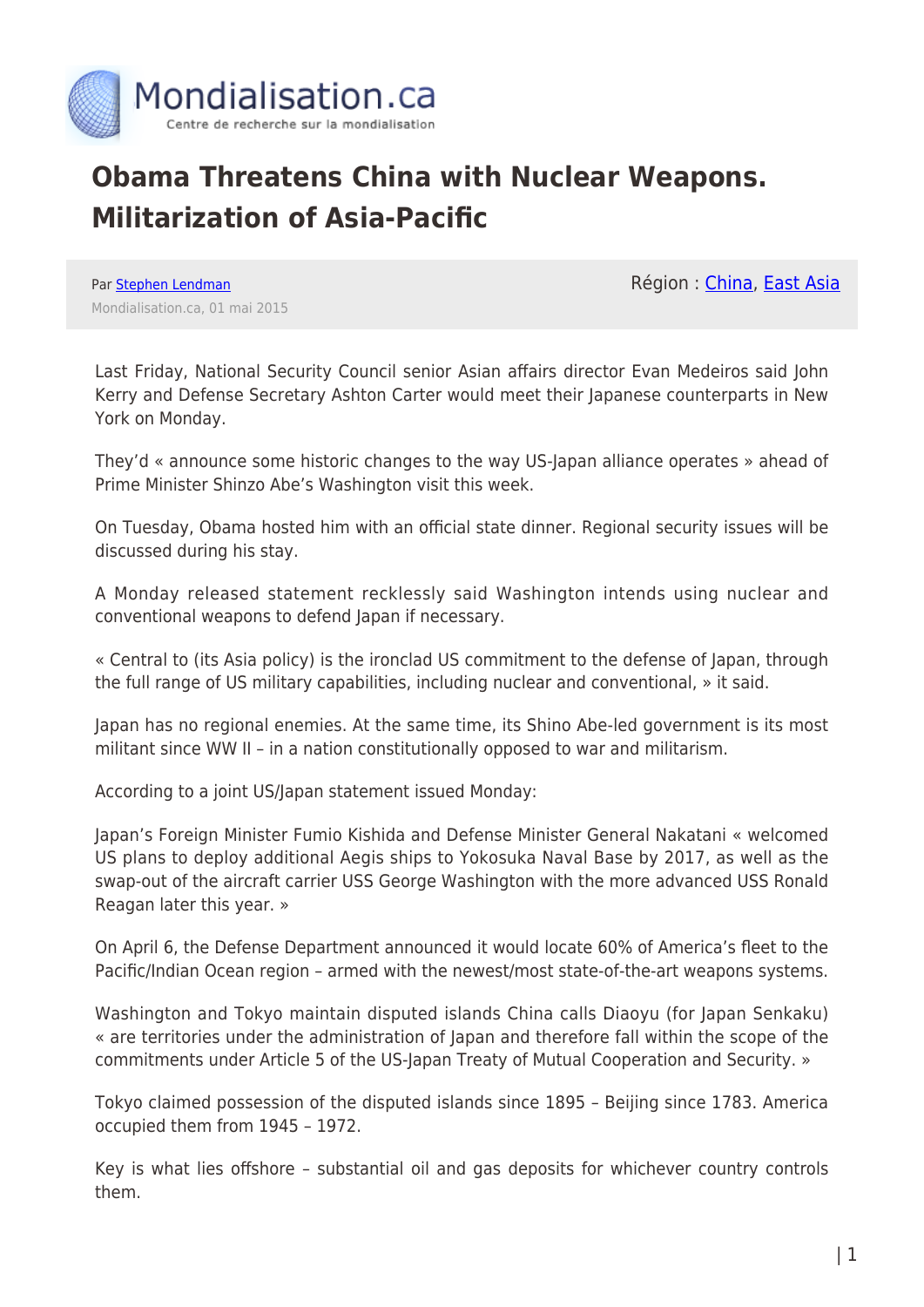Geopolitics are in play – part of Washington's Asia policy to marginalize, contain, isolate and weaken China.

Increasing Japanese militarism combined with America's rage for war threatens open conflict in a part of the world hostile to foreign invaders.

Apparently Washington learned nothing from its earlier humiliating Southeast Asia defeat.

Confronting China and/or Russia militarily risk far greater potential consequences – potential humanity destroying nuclear war.

Belligerent US and Japanese foreign and defense ministers are in lockstep saying « they oppose any unilateral action that seeks to undermine Japan's administration of (the disputed) islands » – code language for potentially provoking China belligerently.

It's part of Washington's so-called East Asia rebalancing – challenging China through strengthened military, economic, and political ties with Japan, South Korea, India, Australia, New Zealand, Indonesia, the Philippines, Thailand, Myanmar, Singapore and Vietnam.

Strategy includes undermining Chinese regional influence, isolating it from neighbors, and giving Washington more dominance over territories and waters not its own.

At the same time, US-dominated NATO Secretary-General Jens Stoltenberg confirmed plans to more than double the Alliance's Response Force from 13,000 to 30,000 – plus create a new 5,000-strong quick reaction Spearhead Force « to build more stability, » he said.

He lied claiming « a dramatically changed security environment in Europe. » NATO's only threats are ones it invents.

Humanity's only real threat is America's rage for endless wars – together with rogue partners willing to serve its interests over their own – willing to forego peace and stability for permanent conflicts.

Stephen Lendman lives in Chicago. He can be reached at lendmanstephen@sbcglobal.net. His new book as editor and contributor is titled « Flashpoint in Ukraine: US Drive for Hegemony Risks WW III. » http://www.claritypress.com/LendmanIII.html Visit his blog site at sjlendman.blogspot.com. Listen to cutting-edge discussions with distinguished guests on the Progressive Radio News Hour on the Progressive Radio Network. It airs three times weekly: live on Sundays at 1PM Central time plus two prerecorded archived programs.

La source originale de cet article est Mondialisation.ca Copyright © [Stephen Lendman,](https://www.mondialisation.ca/author/stephen-lendman) Mondialisation.ca, 2015

Articles Par : [Stephen](https://www.mondialisation.ca/author/stephen-lendman) [Lendman](https://www.mondialisation.ca/author/stephen-lendman) A propos :

Stephen Lendman lives in Chicago. He can be reached at lendmanstephen@sbcglobal.net. His new book as